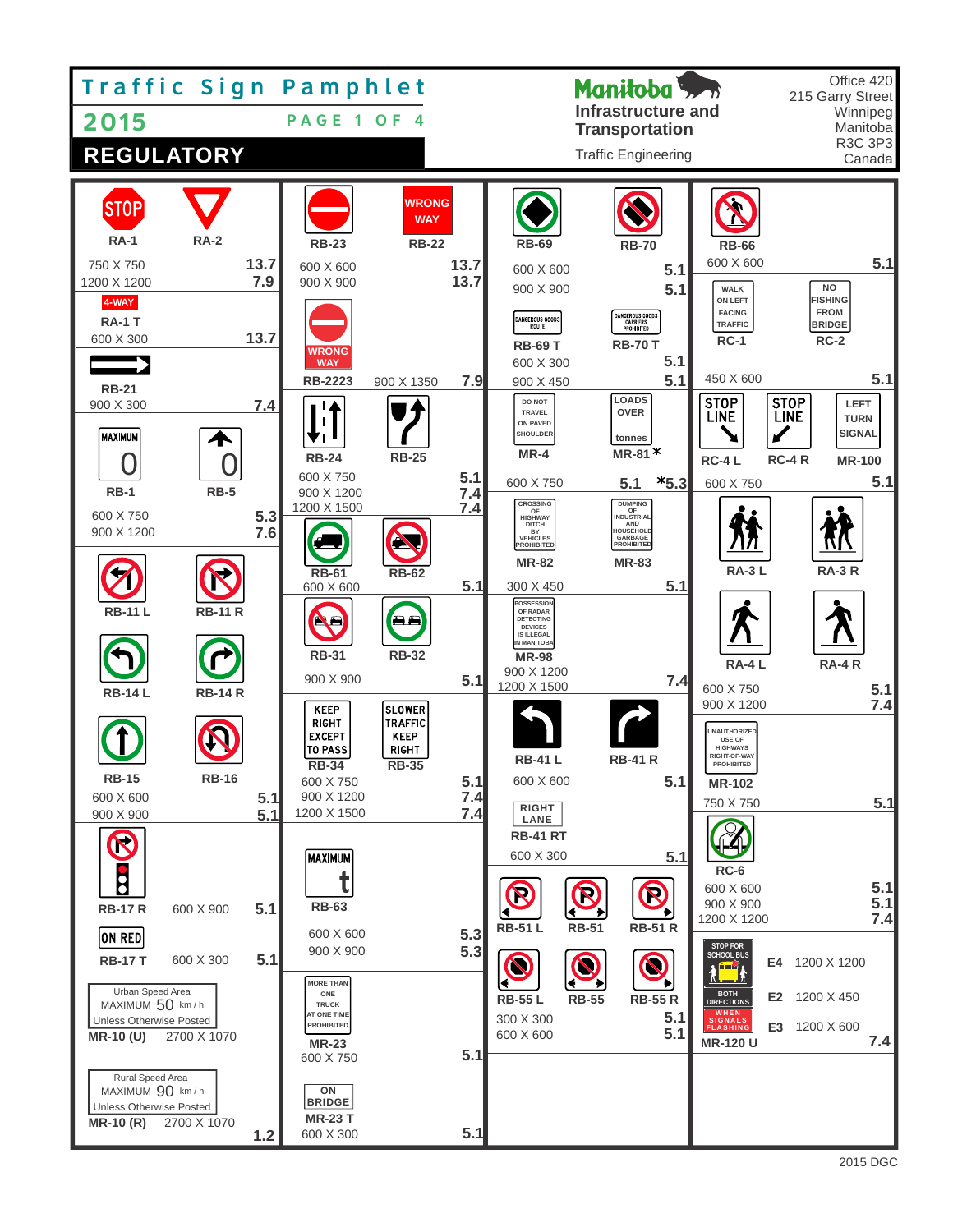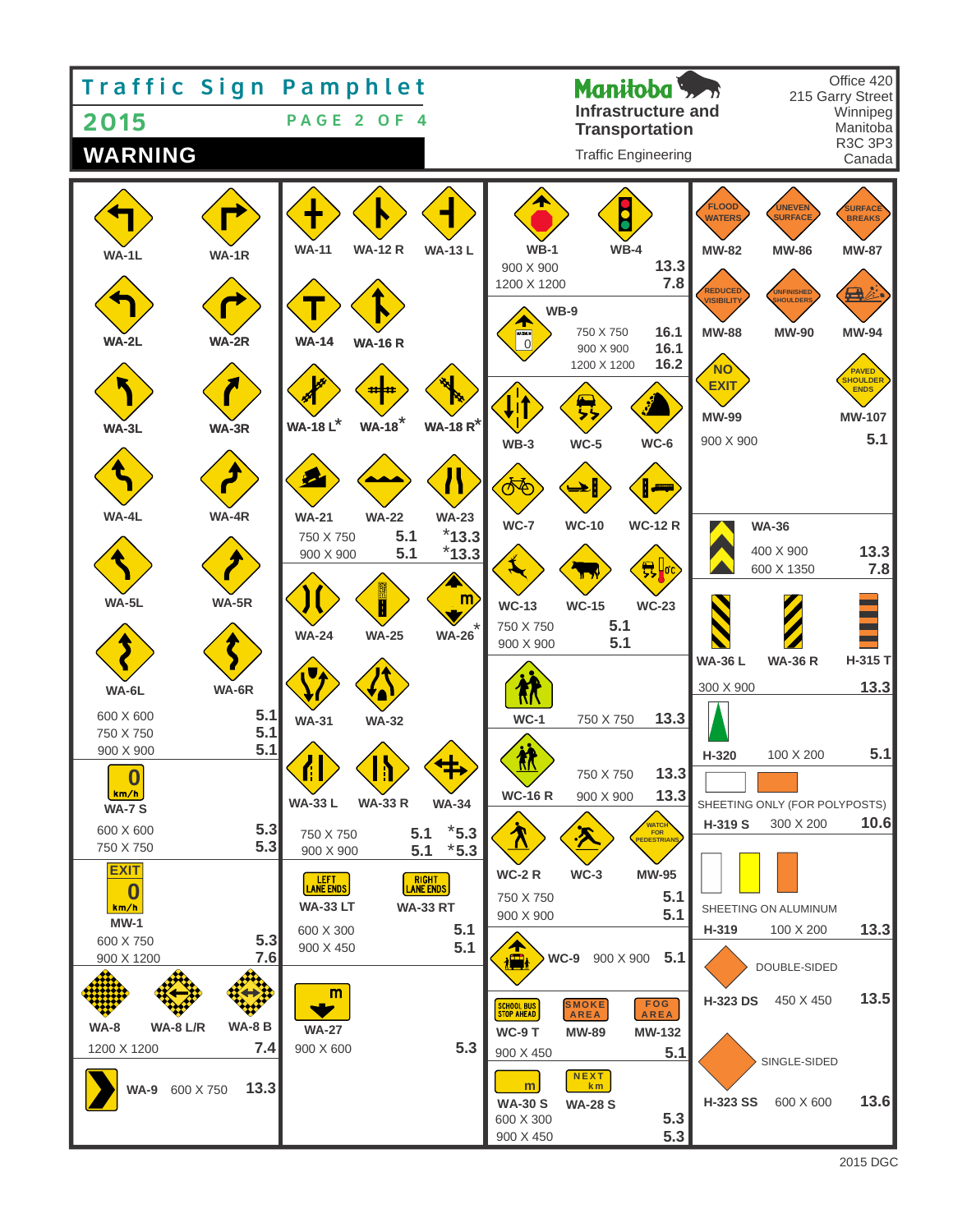| Traffic Sign Pamphlet<br>2015<br><b>INFORMATION</b>                                                                                 | PAGE 3<br>O F<br>- 4                                                                                                                                                                                                            | Manitoba 5.<br><b>Infrastructure and</b><br><b>Transportation</b><br><b>Traffic Engineering</b>                                                       | Office 420<br>215 Garry Street<br>Winnipeg<br>Manitoba<br>R3C 3P3<br>Canada |
|-------------------------------------------------------------------------------------------------------------------------------------|---------------------------------------------------------------------------------------------------------------------------------------------------------------------------------------------------------------------------------|-------------------------------------------------------------------------------------------------------------------------------------------------------|-----------------------------------------------------------------------------|
| D-321<br>D-322                                                                                                                      | YELLOWHEAD<br><b>TRANS-CANADA</b><br>Manitoba <sup>5</sup><br><b>MANITOBE</b><br>$M-2A^*$<br>$M-2B$<br>$IB-1"$                                                                                                                  | <b>JCT</b><br>$IB-3$<br>$IS-5L$<br><b>IS-6 R</b><br>$IS-7$                                                                                            | $IS-8$<br><b>IS-9 R</b>                                                     |
| 90 X 900<br>13.7<br>90 X 450                                                                                                        | $\mathbb{C}^p$<br><b>PARKS</b><br><b>RED COAT</b><br><b>AND WATER ROUTE</b><br>$M-2J$<br>$M-2Q$<br>$M-2G$                                                                                                                       | ヤ<br><b>MM-4L</b><br>$MM-5$<br><b>MM-18</b><br><b>NORTH</b><br><b>WEST</b><br><b>EAST</b><br><b>SOUTH</b><br>$IS-10$<br>$IS-11$<br>$IS-12$<br>$IS-13$ | <b>BY-PASS</b><br><b>ENDS</b><br>$IS-14$<br>$IS-15$                         |
| 5.1<br><b>ID-21 R</b><br>130 X 200<br><b>Anthony ST</b><br>12.2<br>$IDM-1$<br>? X 150                                               | $*_{7.6}$<br>7.6<br>5.1<br>600 X 750<br>7.4<br>900 X 1200<br><b>BOUNDARY</b><br>Manitoba <sup>9</sup><br>206                                                                                                                    | CITY<br>ROUTE<br>LEFT<br>LANE<br><b>TO</b><br>2 km<br><b>MM-17</b><br><b>MM-20</b><br><b>MM-23</b><br><b>MM-19</b><br><b>LEFT AT</b>                  | <b>EXIT</b><br>NEXT<br><b>LEFT</b><br>2 km<br><b>MM-24</b><br><b>MM-25</b>  |
| <b>Darren</b> RD<br>12.3<br>? X 230<br>$IDM-2$<br><b>Cantilever BLVD</b>                                                            | $M-2C*$<br>$M-2H$<br>$M-2K$<br>Route<br><b>RISTORIC</b><br>52<br><b>HIGHWAY</b><br>No. 1                                                                                                                                        | 304<br>$MM-26$<br>600 X 600<br><b>JUNCTION</b>                                                                                                        | 600 X 300<br>5.1<br>5.1<br>900 X 450<br>1240 X 300<br>7.4                   |
| 2.2<br>$IDM-3$<br>? X 305<br>CITI 92.1 FM<br><b>CKXL 91.1 FM</b><br><b>Winnipeg</b><br>7.5<br>1800 X 1200<br>$MI-53$                | $M-2S^{\overline{\#}}$<br>$M-2P^*$<br>$M-2N$<br>mom<br>$5.1$ 5.3<br>600 X 600<br><b>PANT</b><br>Way,<br>$\boldsymbol{z}_{5.3}$<br>5.1<br>900 X 900#<br>$M-2R$                                                                   | $IB-4$<br>$MM-8$<br>$IC-2$<br>$IC-3$<br>$IC-4$<br>$IC-1$                                                                                              | 7.4<br>1840 X 450<br>Æ<br>$IC-5$<br>$IC-6$                                  |
| <b>CFCW</b><br><b>750 AM</b><br><b>Portage</b><br>la Prairie<br>7.5<br>MI-54<br>1200 X 1200                                         | Lord Selkirk Highway<br><b>Route Lord Selkirk</b><br>$M-2F$<br>7.4<br>1200 X 900                                                                                                                                                | $IC-7$<br>$IC-8$<br>$IC-15$<br>$IC-9$                                                                                                                 | $IC-20$<br>$IC-21$                                                          |
| <b>ADOPT-A-HIGHWAY</b><br><b>LITTER CONTROL</b><br>NEXT 8 km<br>7.4<br>MI-87<br>1500 X 750                                          | Chemin<br>Assiniboine<br>Assiniboine<br>Trail<br>Trail<br><b>ART AND :</b><br>$M-2M$<br>$M-2MB$                                                                                                                                 | $IC-10$<br>$IC-11$<br>$IC-12$<br>$IC-13$<br><b>SERVICE</b><br><b>BUSINESS</b>                                                                         | POLICE<br>$IC-14$<br>$IC-16$                                                |
| <b>Thanks</b><br><b>Site</b><br><b>Available</b><br><b>The Clean Team</b><br><b>MI-87 T</b><br><b>MI-87 TB</b><br>7.4<br>1500 X 600 | 5.1<br>600 X 600<br>600 X 750<br>$M$ ANITO $B_A$<br>Chemin<br>Dawson<br>Trail<br>Veterans<br>Memorial<br>Highway<br>600 X 900<br>5.1<br>$M-2V$<br>$M-2L$                                                                        | <b>Historic</b><br><b>SECTION</b><br><b>ROAD</b><br>Site,<br>MI-50<br>MI-49<br>MI-21<br><b>MI-22</b><br>9.                                            | MI-26<br><b>MI-27</b>                                                       |
|                                                                                                                                     | Chemin<br>La Vérendrye<br>N. W. M. P.<br>La Vérendrye<br><b>ROUTE</b><br>Trail<br>Trail<br><b>M-2KT</b><br>M-2KTB<br><b>M-2HT</b><br>Route<br>Route $\star$ mom $\star$<br><b>ROUTES</b><br><b>RED COAT</b><br><b>DES PARCS</b> | MI-29<br>MI-30<br>MI-31<br>$MI-33$<br>$\ddot{\bm{\circ}}$<br>$\bullet\quad\bullet$                                                                    | MI-34<br>MI-37<br><b>SF 7</b>                                               |
|                                                                                                                                     | <b>M-2RT</b><br><b>M-2JT</b><br><b>M-2Q T</b><br>5.1<br>600 X 300<br>5.1<br>900 X 450                                                                                                                                           | MI-38<br>MI-39<br>MI-42<br>MI-41<br>MI-64<br>MI-90                                                                                                    | MI-47<br>MI-46<br>600 X 600<br>5.1<br>5.1<br>900 X 900                      |
|                                                                                                                                     | 16.2<br>600 X 600<br>16.2<br>900 X 900<br>MI-116<br>OTHER SERVICE SYMBOLS ARE AVAILABLE;<br>CONTACT THE TRAFFIC SIGNING TECHNICIAN.                                                                                             |                                                                                                                                                       |                                                                             |